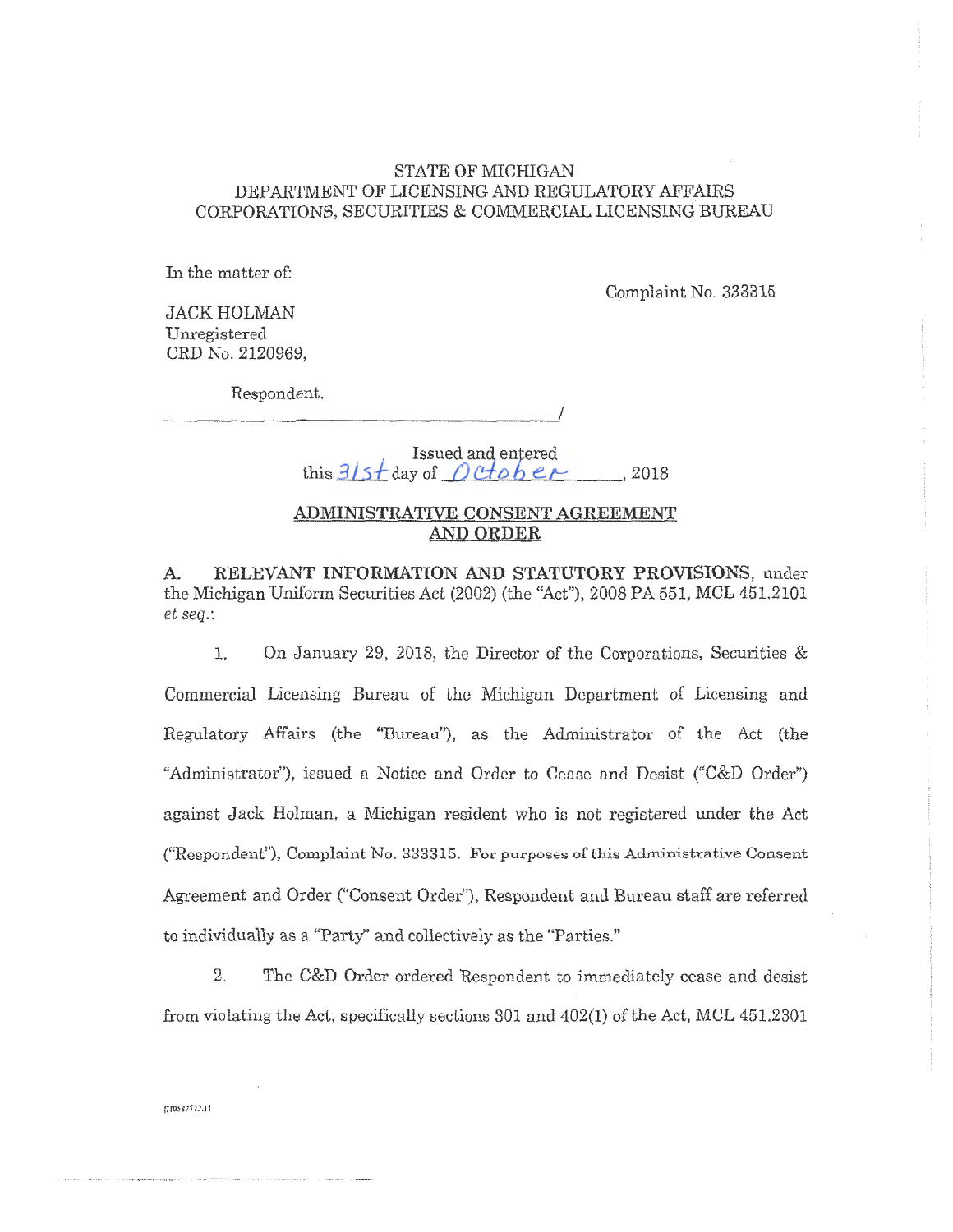and 451.2402(1), and further notified Respondent that the Administrator intended to impose a civil fine against him in the amount of  $$46,386$  under MCL  $451.2604(4)(a)$ .

3. The C&D Order was immediately effective pursuant to MCL 451.2604(2); however, Respondent, through counsel, timely requested an administrative hearing on the C&D Order under MCL 451.2604(2) and (3) (the "Hearing Request"). Thereafter, the Parties waived the 15-day statutory requirement to schedule a hearing and agreed to hold Respondent's Hearing Request in abeyance while negotiating possible resolution through this Consent Order.

4. As a result of negotiations, the Parties agree to and recommend that the Administrator order a settlement of this matter under the terms and conditions set forth in this Consent Order. Respondent was represented by, and had the advice of, legal counsel throughout the process of resolving the C&D Order through this Consent Order.

#### **B. AGREEMENT**

The Parties agree to resolve the C&D Order under the following terms and conditions:

L Respondent agrees to comply with the Act in connection with all future conduct and activities, including but not limited to ensuring that he is registered or exempt before effecting any further securities transactions in Michigan and ensuring that any securities he offers or sells in Michigan are registered or exempt.

2. Respondent agrees to pay the Bureau a reduced civil fine in the settlement amount of Four Thousand Five Hundred and 00/100 Dollars (\$4,500.00)

**{nos:rnn.1 1** 

..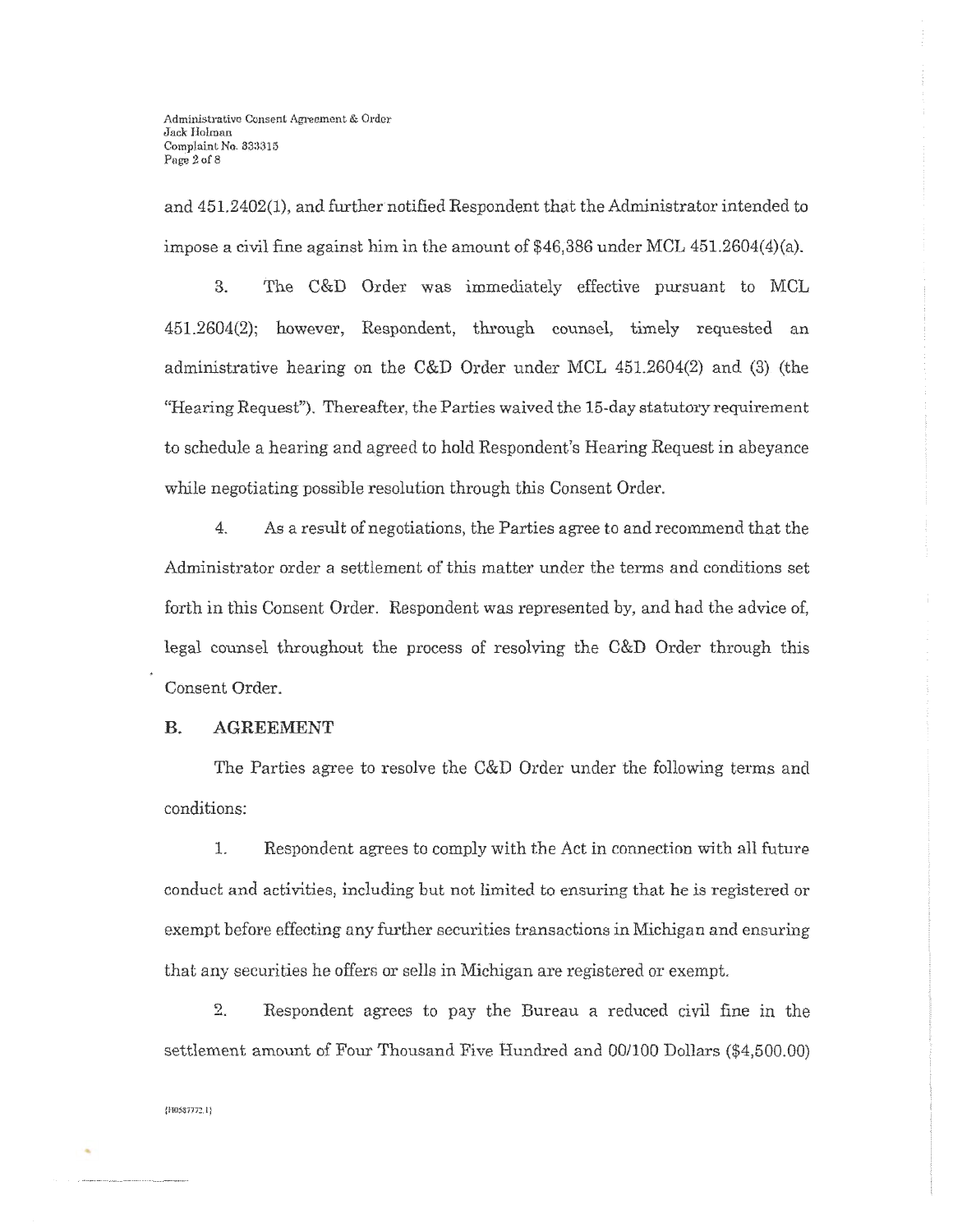(the "Reduced Civil Fine"). Respondent agrees to pay the Reduced Civil Fine within sixty (60) calendar days after the mailing date of this Consent Order, once entered. The Reduced Civil Fine must be paid by cashier's check or money order made payable to the "State of Michigan," contain identifying information (name and "Complaint No. 333315"), and be mailed to the Bureau at the following address:

Corporations, Securities & Commercial Licensing Bureau Securities & Audit Division - Final Order Monitoring P.O. Box 30018 Lansing, MI 48909

If any portion of the Reduced Civil Fine is overdue, the Administrator may refer it to the Michigan Department of Treasury for collection action against Respondent. In addition, and consistent with Paragraph  $B.13$ , below, the Administrator reserves the right to take other available legal action to enforce payment of and collect the Reduced Civil Fine.

3. The Bureau will report and publish this Consent Order according to its

current policy, as follows:

- This Consent Order is a public record required to be published and made available to the public, consistent with section 11 of the Michigan Freedom of Information Act, MCL 15.241. The Bureau will publish this Consent Order consistent with its current policy, whereby copies of orders issued under the Act are posted to the Bureau's website and a summary of order content is included in monthly disciplinary action reports separately published on the Bureau's website. Following entry of the attached Order, the Bureau will file a Form U6 with the Central Registration Depository reflecting the Parties' resolution of the C&D Order under this Consent Order.
- 4. Notwithstanding the potential application of MCL 451.2412(9), this

Consent Order expressly preserves the Bureau's and Administrator's ability to

 ${10587772.1}$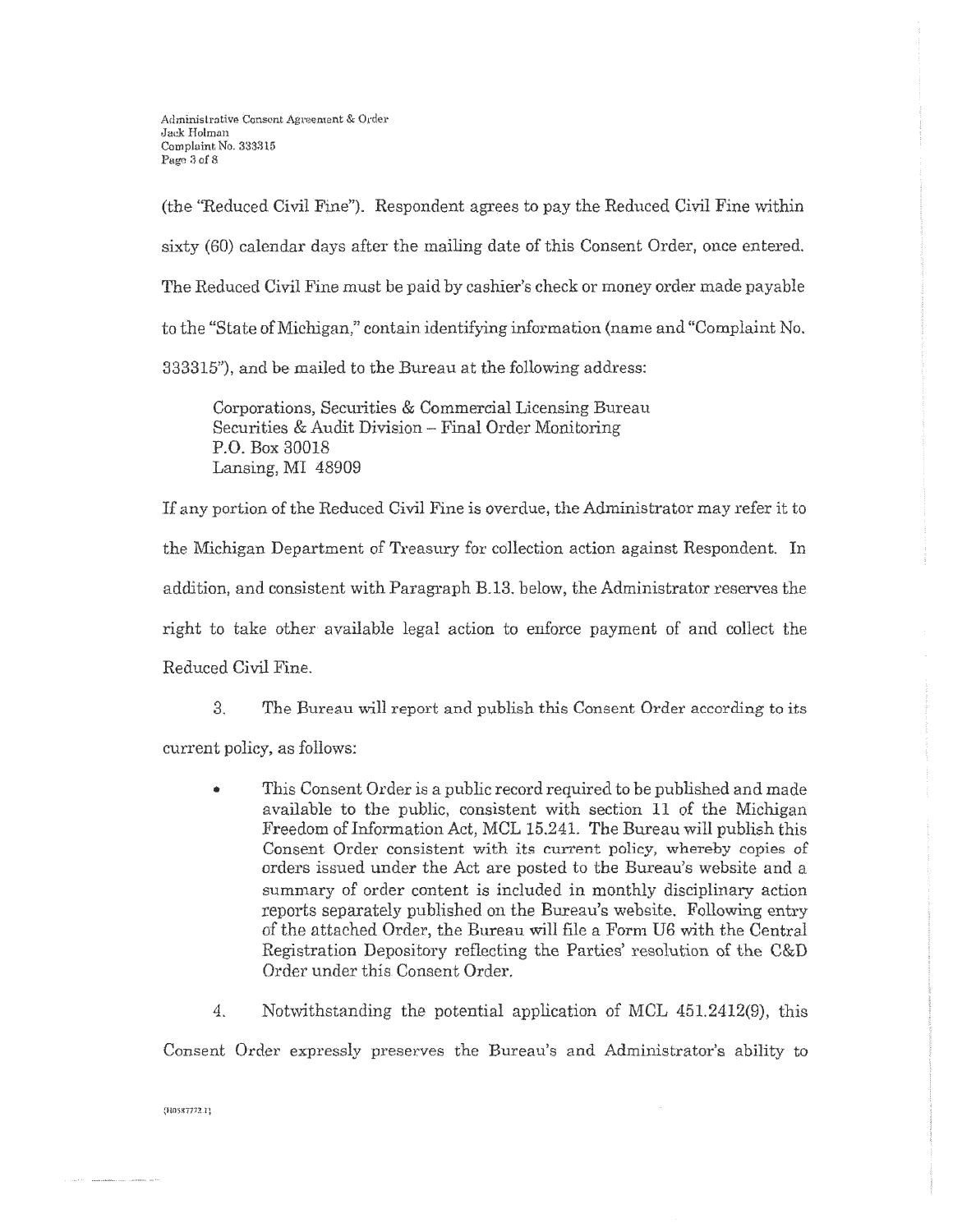consider, in any future proceeding under the Act, all activities, conduct, and alleged Act violations by Respondent contained in or relating to the C&D Order.

5. Respondent neither admits nor denies the allegations in the C&D Order or any wrongdoing in connection with this matter, and consents to entry of this Consent Order only for the purpose of resolving the C&D Order in an expeditious fashion that avoids the time and expense associated with an administrative proceeding on the Hearing Request and any appeals therefrom. The Parties agree that this Consent Order is automatically admissible in a proceeding to enforce its provisions or in any administrative proceeding under the Act.

6. The Parties agree that this Consent Order resolves only Respondent's activities, conduct, and alleged Act violations contained in the C&D Order, but it does not address or resolve any other activities, conduct, or potential Act violations engaged in by Respondent not expressly contained in the C&D Order or occurring after the date this Consent Order is entered.

7. Respondent agrees that, effective upon entry of this Consent Order, his Hearing Request is automatically revoked without further action by the Parties.

8. Respondent agrees to cooperate with the Bureau and comply with any reasonable investigative demands made by the Bureau in the future for purposes of ensuring compliance with this Consent Order or the Act.

9. Respondent acknowledges and agrees that: (a) the Administrator has jurisdiction and authority *to* enter this Consent Order; (b) the Administrator may enter this Consent Order without any further notice to Respondent; and (c) upon

**tU05S7172. l)**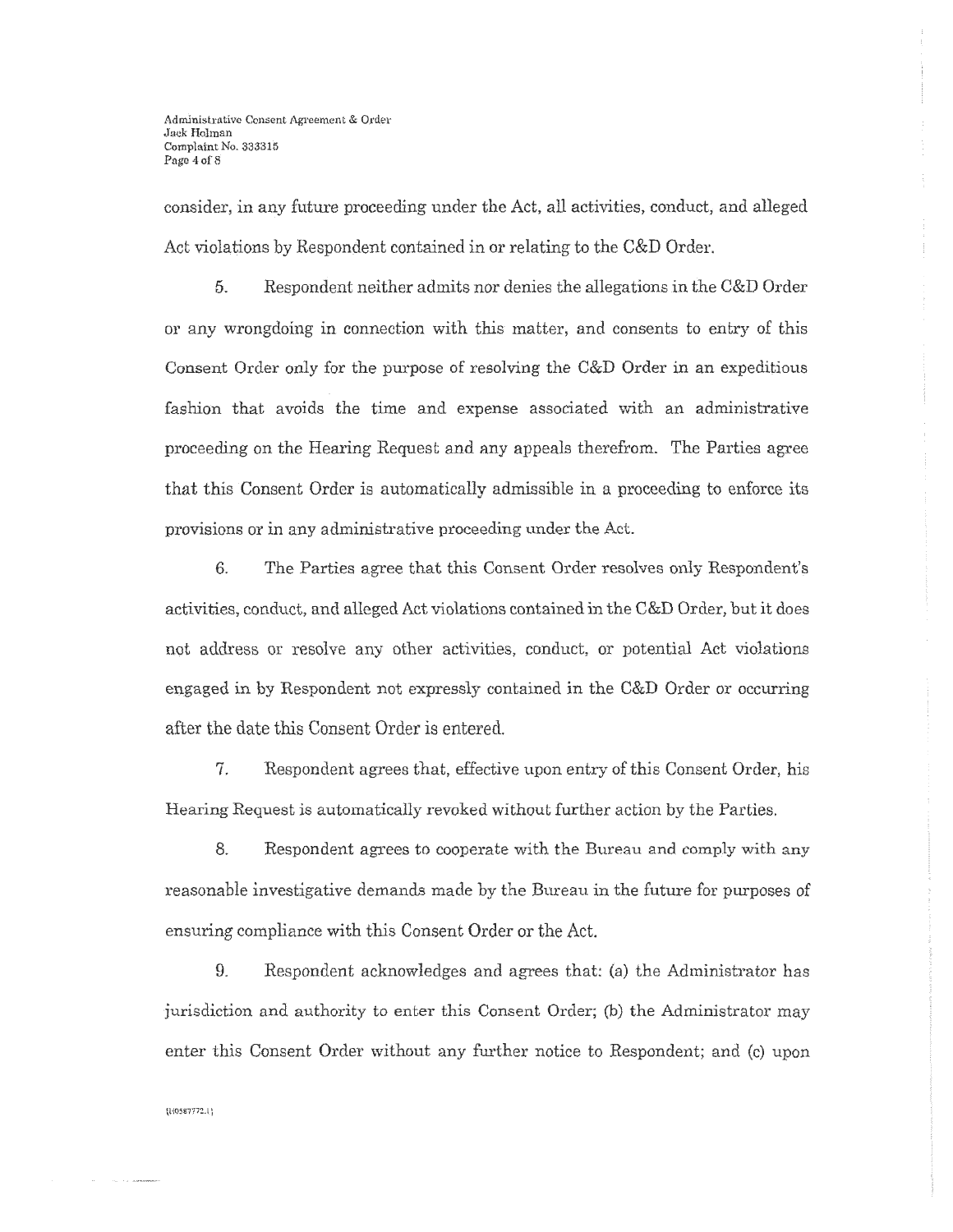Administrative Consent Agreement & Order Jack Holman Complaint No. 333315 Page 5 of 8

entry of this Consent Order, it is final and binding, and Respondent waives any right to a hearing or appeal of this Consent Order and the C&D Order under the Act, the rules promulgated under the Act or the predecessor Act, the Administrative Procedures Act of 1969, 1969 PA 306, MCL 24.201 *et seq.,* or other applicable law.

10. The Parties understand and agree that this Consent Order will be :presented to the Administrator for her final approval as evidenced by its entry, and that the Administrator may, in her sole discretion, decide to accept or reject this Consent Order. If the Administrator accepts this Consent Order by entering it, this Consent Order becomes fully effective and binding in accordance with Paragraph B.9. above. If the Administrator rejects this Consent Order by refusing to enter it, the Parties waive any objection to submitting the Hearing Request for adjudication through a formal administrative proceeding and the Administrator remaining the final decisionmaker at the conclusion of that proceeding.

11. The Parties acknowledge and agree that this Consent Order contains the entire understanding of the Parties and supersedes and forever terminates all prior and contemporaneous representations, promises, agreements, understandings, and negotiations, whether oral or written, with respect to its subject matter. The Parties further agree that this Consent Order may only be amended, modified, or supplemented by a duly executed writing signed by each Party and approved by Order of the Administrator.

12. The Parties acknowledge and represent that: (a) each Party has reacl this Consent Order in its entirety and fully understands all of its terms, conditions,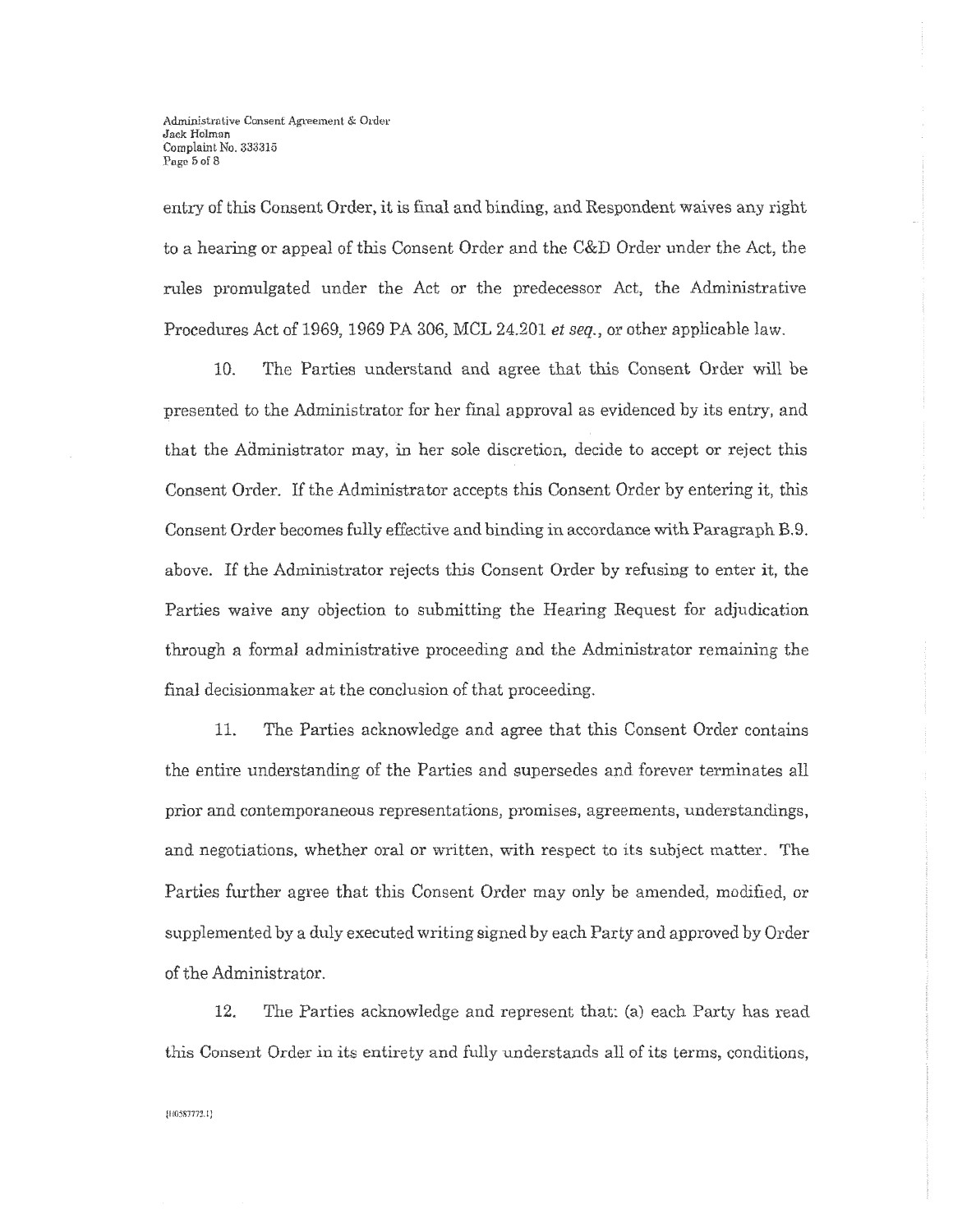ramifications, and consequences; (b) each Party unconditionally consents to the terms of this Consent Order; (c) each Party has consulted with or had ample opportunity to consult with legal counsel of his, her, or its choosing prior to executing this Consent Order; (d) each Party has freely and voluntarily signed this Consent Order; and (e) the consideration received by each Party as described in this Consent Order is adequate.

13. The Parties acknowledge and agree that the Administrator retains the right to pursue any action or proceeding permitted by law to enforce the provisions of this Consent Order.

14. The Parties agree that facsimile or electronically-transmitted signatures may be submitted in connection with this Consent Order and are binding on that Party to the same extent as an original signature.

[This space left intentionally blank; Signature Page and Order follow]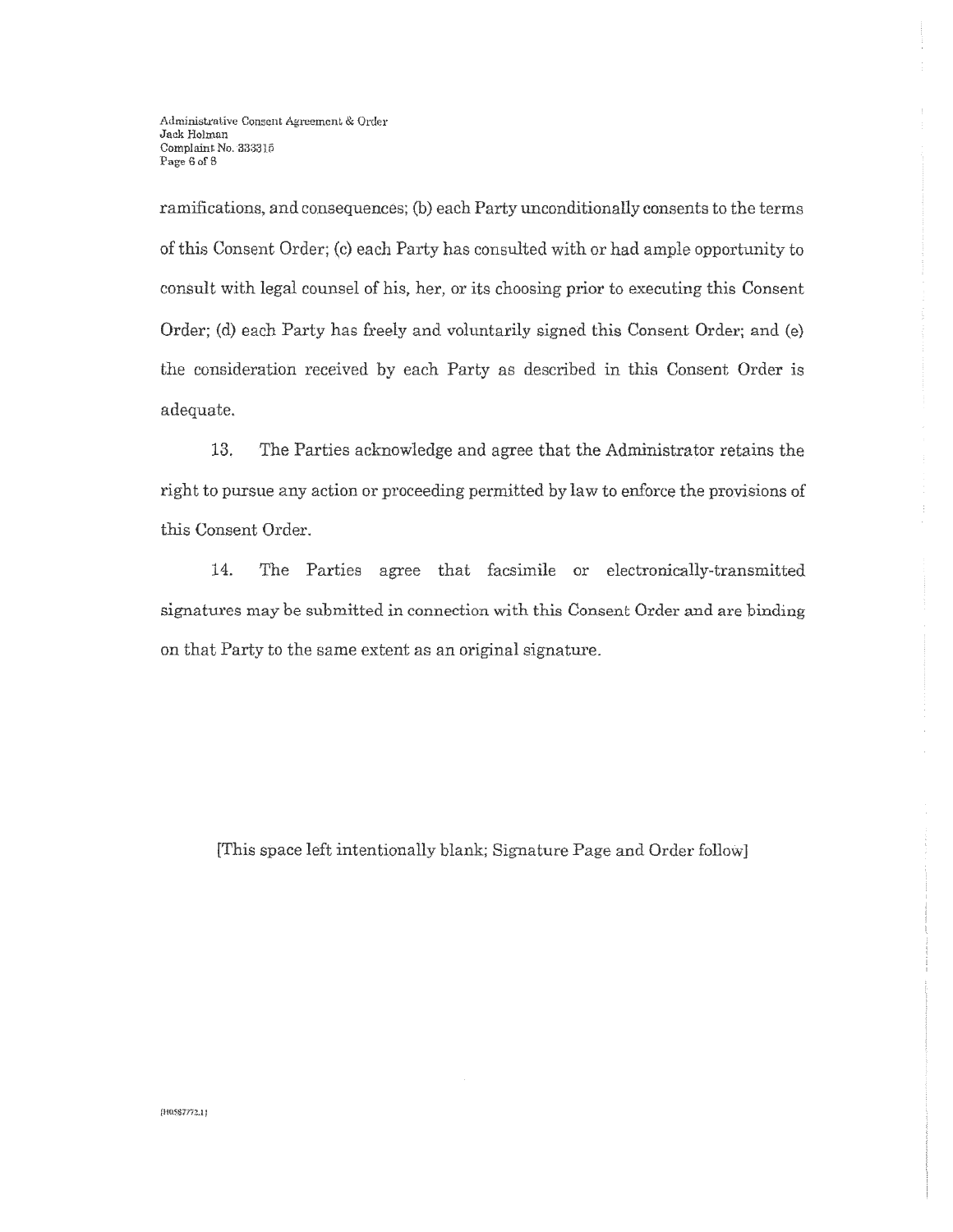Administrative Consent Agreement & Order Jack Holman Complaint No. 333315 Page 7 of 8

Through their signatures, the Parties agree to the above terms and

conditions.

Signed:  $\sqrt{V}$ Jack

Dated: **/D** · *lO* · **2018** 

Dated:  $(0 -10 -18)$ 

Acknowledged and Reviewed by:

Ar Signed:  $\frac{1}{2}$ 

Matthew J. Turchyn Attorney for Respondent

Approved by:

Signed:

Dated: \_\_\_\_\_\_\_\_ \_

Timothy L. Teague Securities & Audit Division Director Corporations, Securities & Commercial Licensing Bureau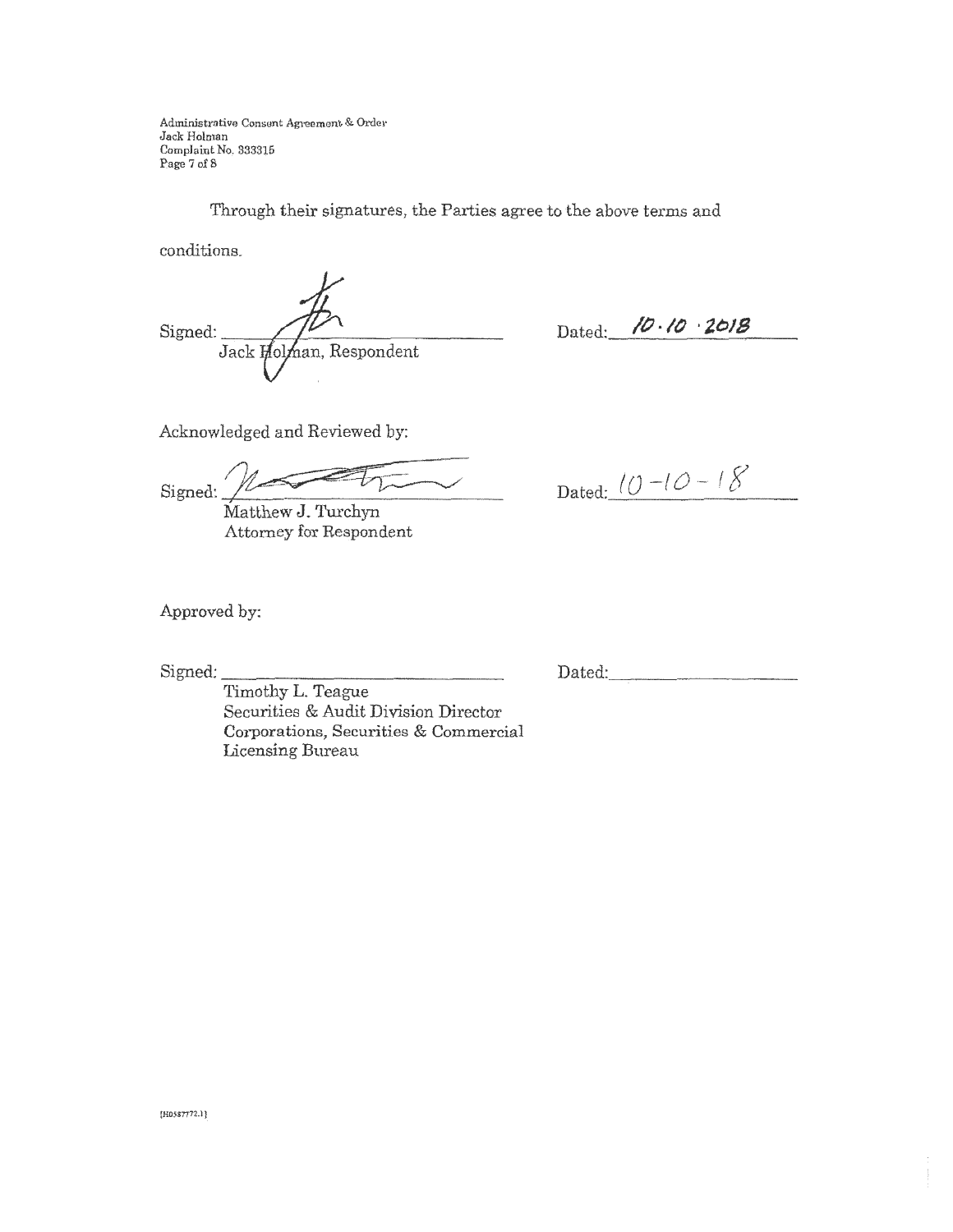Through their signatures, the Parties agree to the above terms and

conditions.

Signed:

Jack Holman, Respondent

Dated:

Acknowledged and Reviewed by:

Signed: \_\_\_\_\_\_\_\_\_\_\_\_\_\_\_ \_

Dated:

Matthew J. Turchyn Attorney for Respondent

Approved by:

 $Signed:$  *xnothy 1. 2ague* 

Timothy L. Teague Securities & Audit Division Director Corporations, Securities & Commercial Licensing Bureau

| Dated: $0.22.18$ |  |
|------------------|--|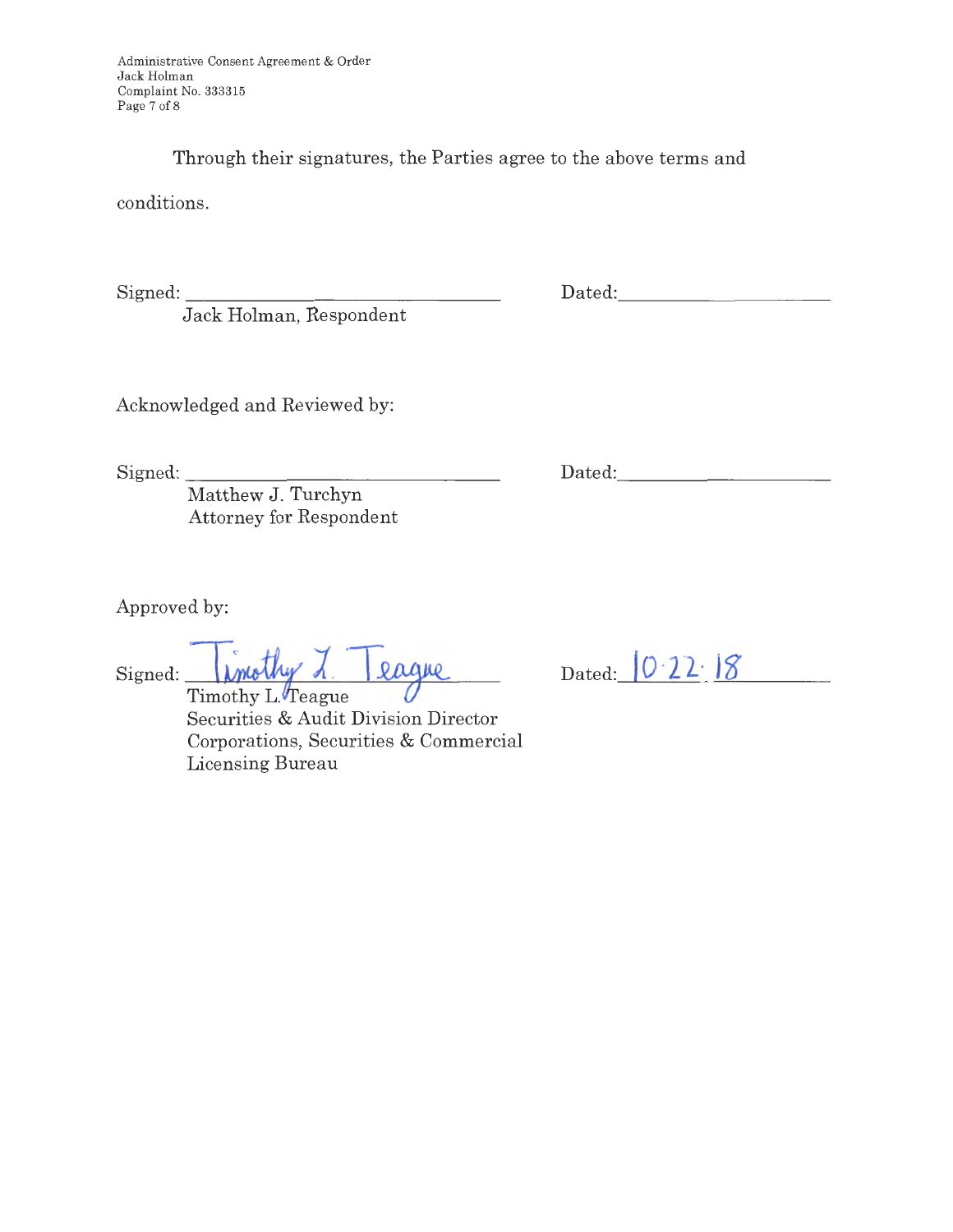Administrative Consent Agreement & Order Jack Holman Complaint No. 333315 Page 8 of 8

# **C. ORDER**

The Administrator NOW, THEREFORE, ORDERS:

THE TERMS AND CONDITIONS IN THE FOREGOING FULLY EXECUTED CONSENT AGREEMENT ARE INCORPORATED BY REFERENCE AND MADE BINDING AND EFFECTIVE THROUGH THIS CONSENT ORDER.

 $\mathbf{By:}$ 

Julia Dale Administrator and Director Corporations, Securities & Commercial Licensing Bureau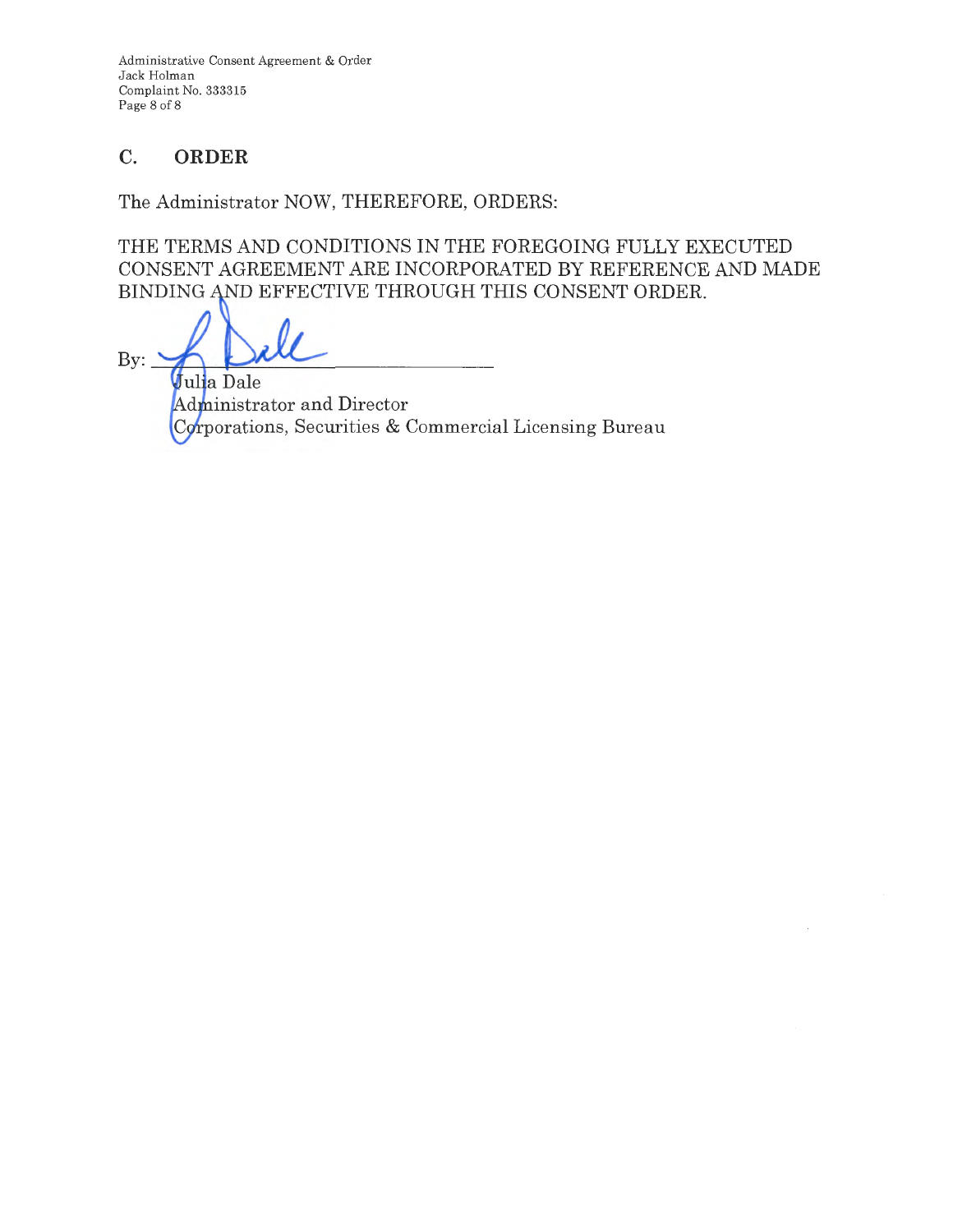#### STATE OF MICHIGAN DEPARTMENT OF LICENSING AND REGULATORY AFFAIRS CORPORATIONS, SECURITIES & COMMERCIAL LICENSING BUREAU

In the Matter of:

Complaint No. 333315

JACK HOLMAN Umegistered CRD#2120969

Respondent.

 $\overline{1}$ 

**Issued and entered** This  $\sqrt{q}$  day of January, 2018

# NOTICE AND ORDER TO CEASE AND DESIST

Julia Dale, the Director of the Corporations, Securities & Commercial Licensing Bureau (the "Administrator"), pursuant to her statutory authority and responsibility to administer and enforce the Michigan Uniform Securities Act (2002), 2008 PA 551, as amended, MCL 451.2101 *et seq.* ("Securities Act"), hereby orders Jack Holman ("Respondent") to cease and desist from offering and selling umegistered securities and from acting as an umegistered agent for Woodbridge Mortgage Investment Fund 2, LLC; Woodbridge Mortgage Investment Fund 3, LLC; Woodbridge Mortgage Investment Fund 3A, LLC; and Woodbridge Mortgage Investment Fund 4, LLC (collectively, "Woodbridge" unless individually identified), contrary to the Securities Act. Respondent is also notified of the opportunity to request a hearing in this matter.

## **I. BACKGROUND**

## **A. The Respondent**

1. Jack Holman is a Michigan resident. Respondent is not presently registered in any capacity pursuant to the Securities Act in Michigan.

# **B. Findings of Fact**

1. The Bureau conducted an investigation of Respondent's activities under the Securities Act.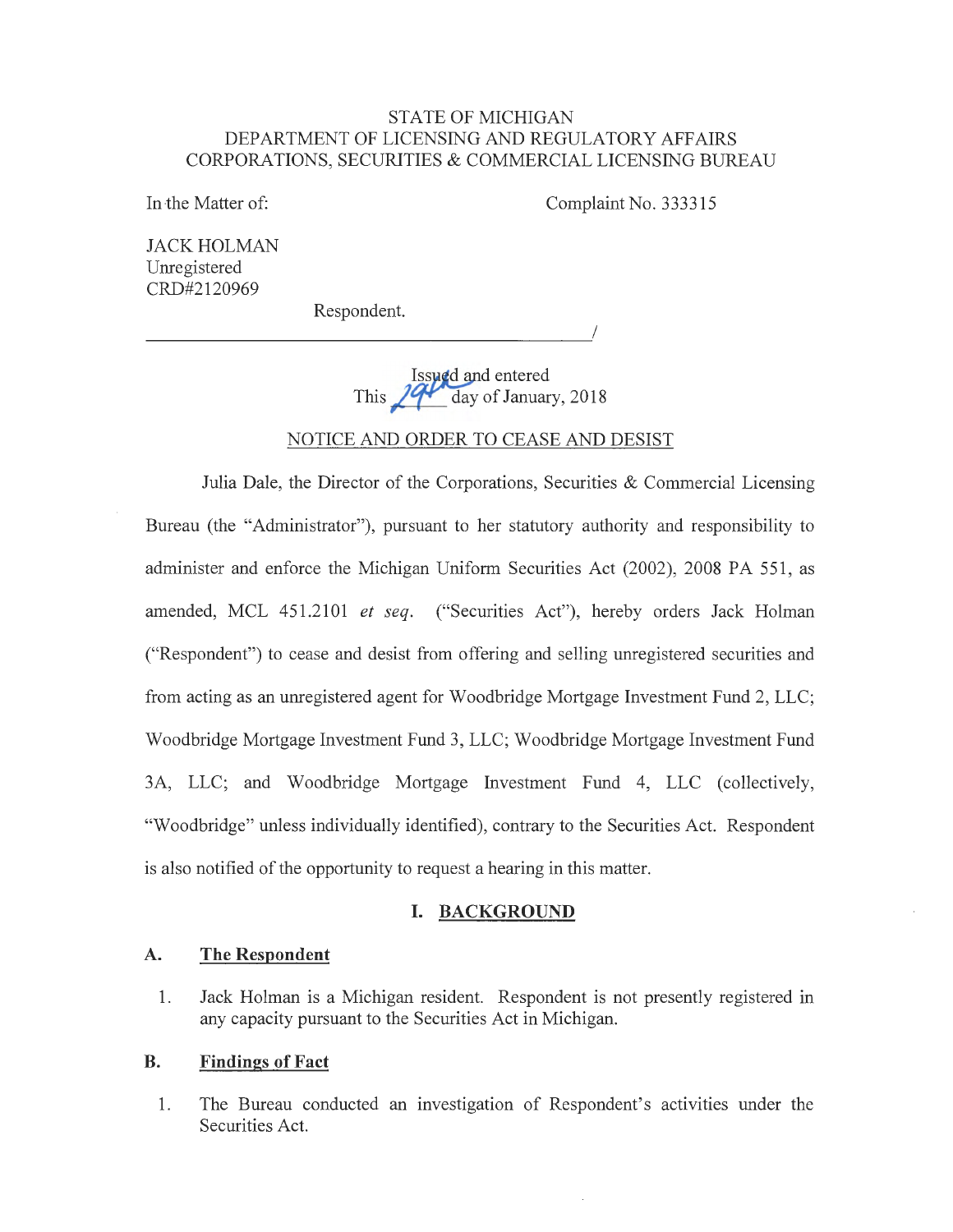- 2. On or around August 8, 2017, the Bureau issued orders against Woodbridge Mortgage Investment Fund 2, LLC; Woodbridge Mortgage Investment Fund 3, LLC; and Woodbridge Mortgage Investment Fund 4 for violations of section 301 and section 501 of the Securities Act, MCL 451.2301 and MCL 451.2501. (Exhibits 1, 2, 3, and 4).<sup>1</sup> None of the Woodbridge securities were federal covered, registered, or exempt from registration.
- 3. The investigation developed evidence that Respondent offered or sold Woodbridge securities in the form of notes as follows:
	- A. Respondent sold a Woodbridge Mortgage Investment Fund 3A, LLC note to investor RM for \$29,500 on or around August 11, 2016;
	- B. Respondent sold a Woodbridge Mortgage Investment Fund 2, LLC note to investor CA for \$25,000 on or around November 1, 2016;
	- C. Respondent sold a Woodbridge Mortgage Investment Fund 3, LLC note to investor CA for \$35,000 on or around November 22, 2016;
	- D. Respondent sold a Woodbridge Mortgage Investment Fund 3, LLC note to investor SCS for \$40,613 on or around December 7, 2016;
	- E. Respondent sold a Woodbridge Mortgage Investment Fund 3, LLC note to investor SCS for \$50,000 on or around December 7, 2016;
	- F. Respondent sold a Woodbridge Mortgage Investment Fund 3A, LLC note to investor SCS for \$48,680 on or around December 7, 2016;
	- G. Respondent sold a Woodbridge Mortgage Investment Fund 2, LLC note to investor SCS for \$72,000 on or around December 7, 2016;
	- H. Respondent sold a Woodbridge Mortgage Investment Fund 3A, LLC note to investor SCS for \$72,159 on or around December 7, 2016;
	- I. Respondent sold a Woodbridge Mortgage Investment Fund 3A, LLC note to investor SCS for \$60,000 on or around January 24, 2017;
	- J. Respondent sold a Woodbridge Mortgage Investment Fund 3A, LLC note to investor SCS for \$345,000 on or around January 24, 2017; and

<sup>&</sup>lt;sup>1</sup> Multiple other states have initiated enforcement proceedings against Woodbridge and its affiliated entities. The United States Securities and Exchange Commission has initiated enforcement proceedings against Woodbridge at the federal level, and alleges that Woodbridge is a "Ponzi scheme" which has defrauded investors out of over one billion dollars nationwide.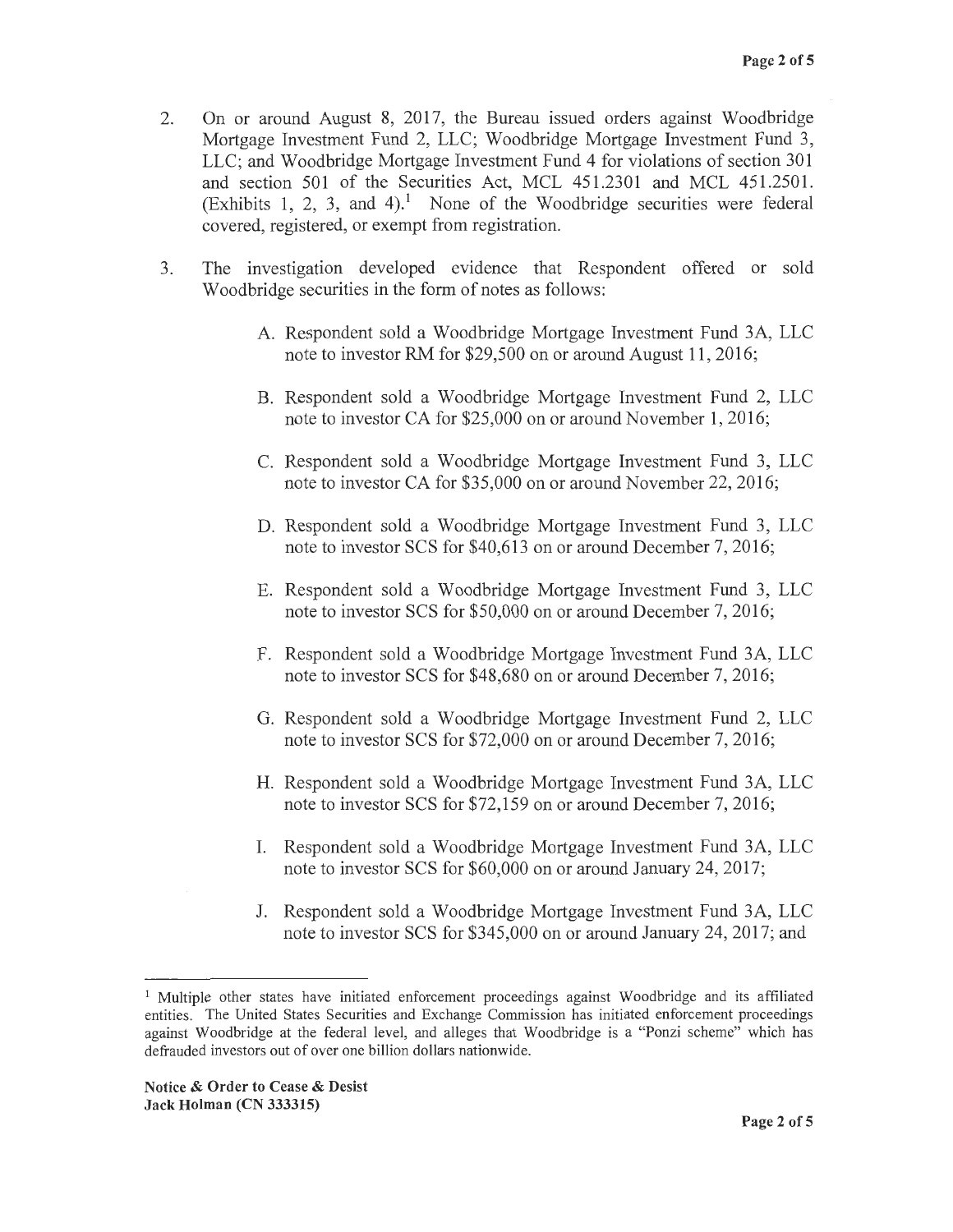- **K.** Respondent sold a Woodbridge Mortgage Investment Fund 3A, LLC note to investor RD for \$105,833 on or around January 27, 2017.
- 4. The investigation developed evidence that Woodbridge paid Respondent \$46,386 in commissions to represent it in marketing, offering, and selling the securities identified in paragraph I.B.3.
- 5. Respondent is not registered or exempt from registration as an agent pursuant to the Securities Act in Michigan.

# II. **RELEVANT STATUTORY PROVISIONS**

1. Section 301 of the Securities Act, MCL 451.2301, states:

A person shall not offer or sell a security in this state unless 1 or more of the following are met:

(a) The security is a federal covered security.

(b) The security, transaction, or offer is exempted from registration under section 201 to 203.

- ( c) The security is registered under this act.
- 2. Section 402(1) of the Securities Act, MCL 451.2402(1), states:

An individual shall not transact business in this state as an agent unless the individual is registered under this act as an agent or is exempt from registration as an agent under subsection (2).

3. Section 503(1) of the Securities Act, MCL 451.2503(1), states:

In a civil action or administrative proceeding under this act, a person claiming an exemption, exception, preemption, or exclusion has the burden to prove the applicability of the exemption, exception, preemption, or exclusion.

# III. **CONCLUSIONS OF LAW**

1. Respondent Jack Holman offered or sold eleven Woodbridge securities in the State of Michigan which were not federally covered, exempt from registration, or registered, in violation of section 301 of the Securities Act, MCL 451.2301.  $(Exhibit 1).$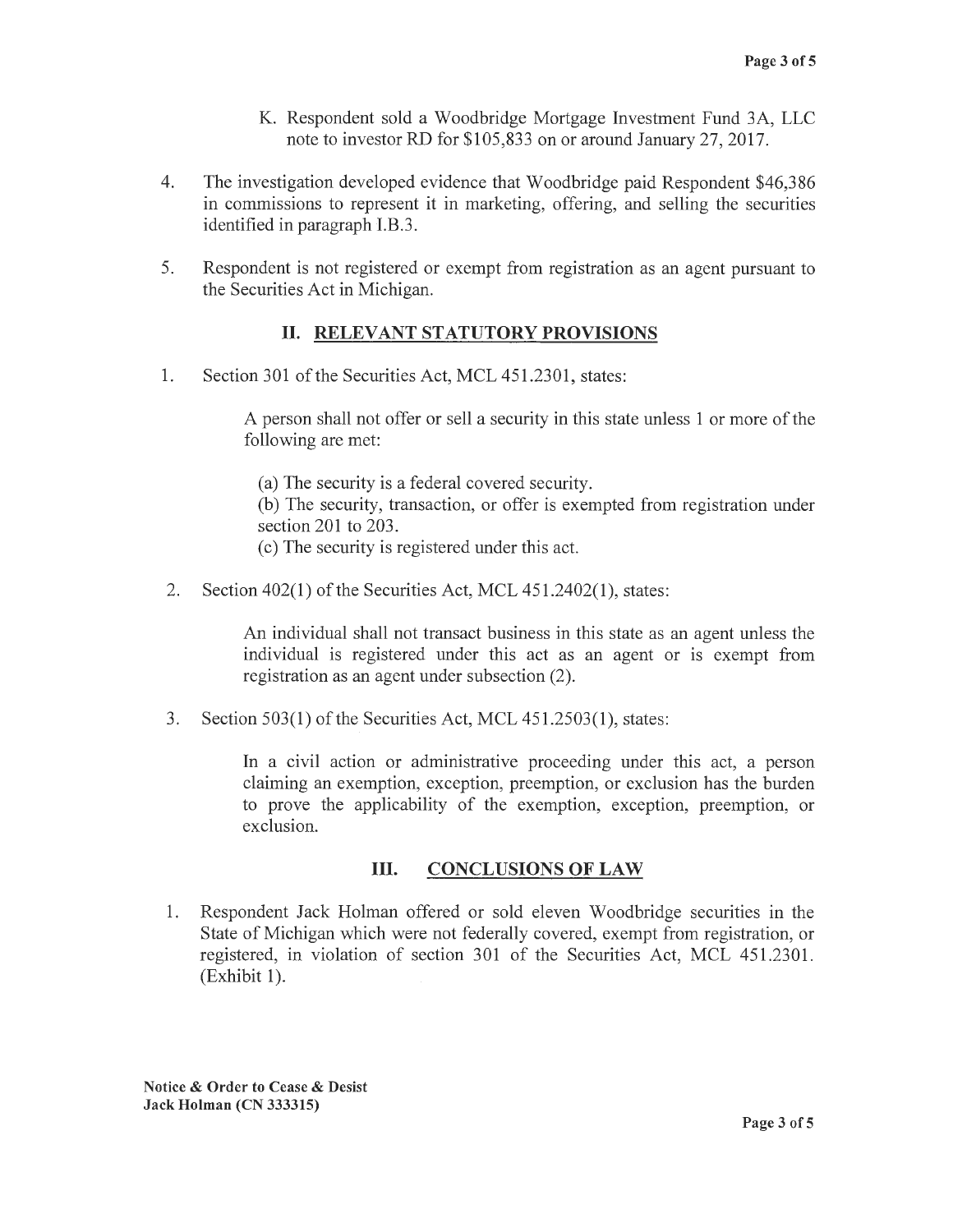2. Respondent Jack Holman acted as an agent for Woodbridge in the offer and sale of eleven securities without the benefit of registration or a properly-claimed exemption, in violation of section 402(1) of the Securities Act, MCL 451.2402(1).

# **IV. ORDER**

IT IS THEREFORE ORDERED, pursuant to section 604 of the Securities Act, MCL 451.2604, that:

- A. Respondent shall immediately CEASE AND DESIST from offering and selling unregistered securities and from acting as an unregistered agent, contrary to the Securities Act.
- B. Pursuant to section  $604(2)$  of the Securities Act, this Notice and Order to Cease and Desist is IMMEDIATELY EFFECTIVE.
- C. In her Final Order, the Administrator, under section 604(4) of the Securities Act, MCL 451.2604(4), intends to impose a civil fine of \$46,386.00 against Respondent.
- D. Pursuant to section 508 of the Securities Act, MCL 451.2508, a person that willfully violates the Securities Act, or an order issued under the Securities Act, is guilty of a felony punishable by imprisonment for not more than 10 years or a fine of not more than \$500,000.00 for each violation, or both. An individual convicted of violating a rule or order under this act may be fined, but shall not be imprisoned, if the individual did not have knowledge of the rule or order.

# **V. NOTICE OF OPPORTUNITY FOR HEARING**

Section 604 of the Securities Act, MCL 451.2604, provides that Respondent has 30 days beginning with the first day after the date of service of this Notice and Order to Cease and Desist to submit a written request to the Administrator asking that this matter be scheduled for a hearing. If the Administrator receives a written request in a timely manner, the Administrator shall schedule a hearing within 15 days after receipt of the request. The written request for a hearing must be addressed to:

> Corporations, Securities & Commercial Licensing Bureau Regulatory Compliance Division P.O. Box 30018 Lansing, MI 48909

**Notice** & **Order to Cease** & **Desist Jack Holman (CN 333315)**